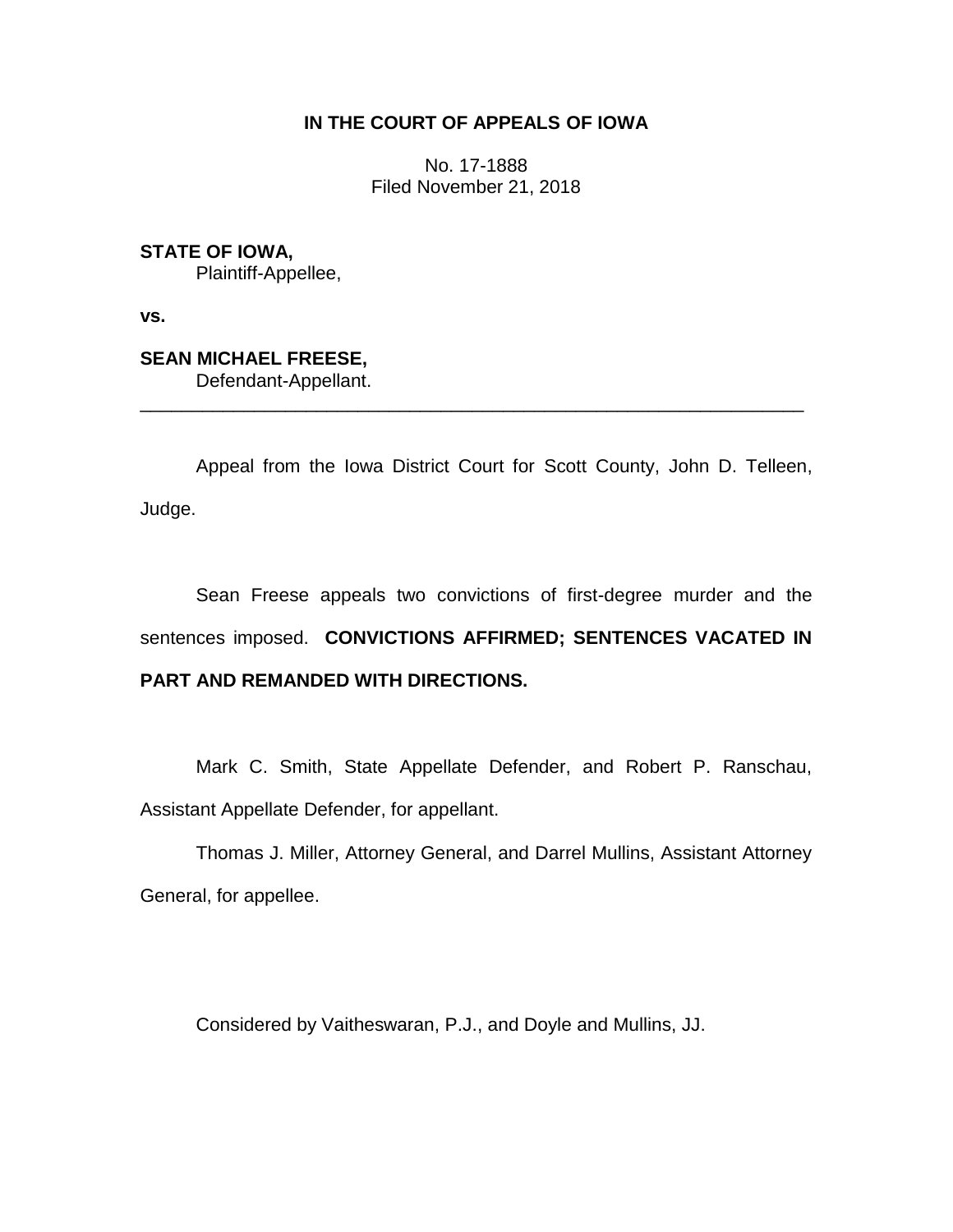### **MULLINS, Judge.**

 $\overline{a}$ 

Sean Freese appeals two convictions of first-degree murder stemming from the deaths of his parents, Kevin and Donna Freese, and the sentences imposed. He challenges the sufficiency of the evidence to support his convictions and contends the district court erred in ordering him to pay a law-enforcement-initiative surcharge on each of the counts.

## **I. Background Facts and Proceedings**

Upon the evidence presented at trial, a reasonable jury could make the following factual findings. In October 2016, Sean was living with his parents in Davenport. On October 4, Sean and his girlfriend, Ellyott, hung out at the Freese residence. Kevin and Donna were present in the home at this time. Ellyott testified the atmosphere in the home was generally positive on this date, but there were underlying issues concerning Sean's schooling and his parents' desire that he move out. At approximately 11:22 p.m., Sean and Ellyott left the residence and got into Sean's vehicle, which was parked in the street in front of the Freese residence,<sup>1</sup> for the purpose of transporting Ellyott home. They departed shortly thereafter. After stopping at a fast food restaurant, Sean dropped Ellyott off at home around midnight.

At 11:57 p.m., Donna text messaged Sean and told him "to get home." At 12:03 a.m. on October 5, Donna texted, "Doors r locked." The surveillance footage shows Sean returned home seconds before 12:07 a.m. Less than a minute later,

2

<sup>1</sup> One of the Freeses' neighbors maintains surveillance cameras at his residence to record the area in the front of his home at all times. One of the surveillance camera's views includes the area in front of the Freese home where Sean regularly parks his vehicle.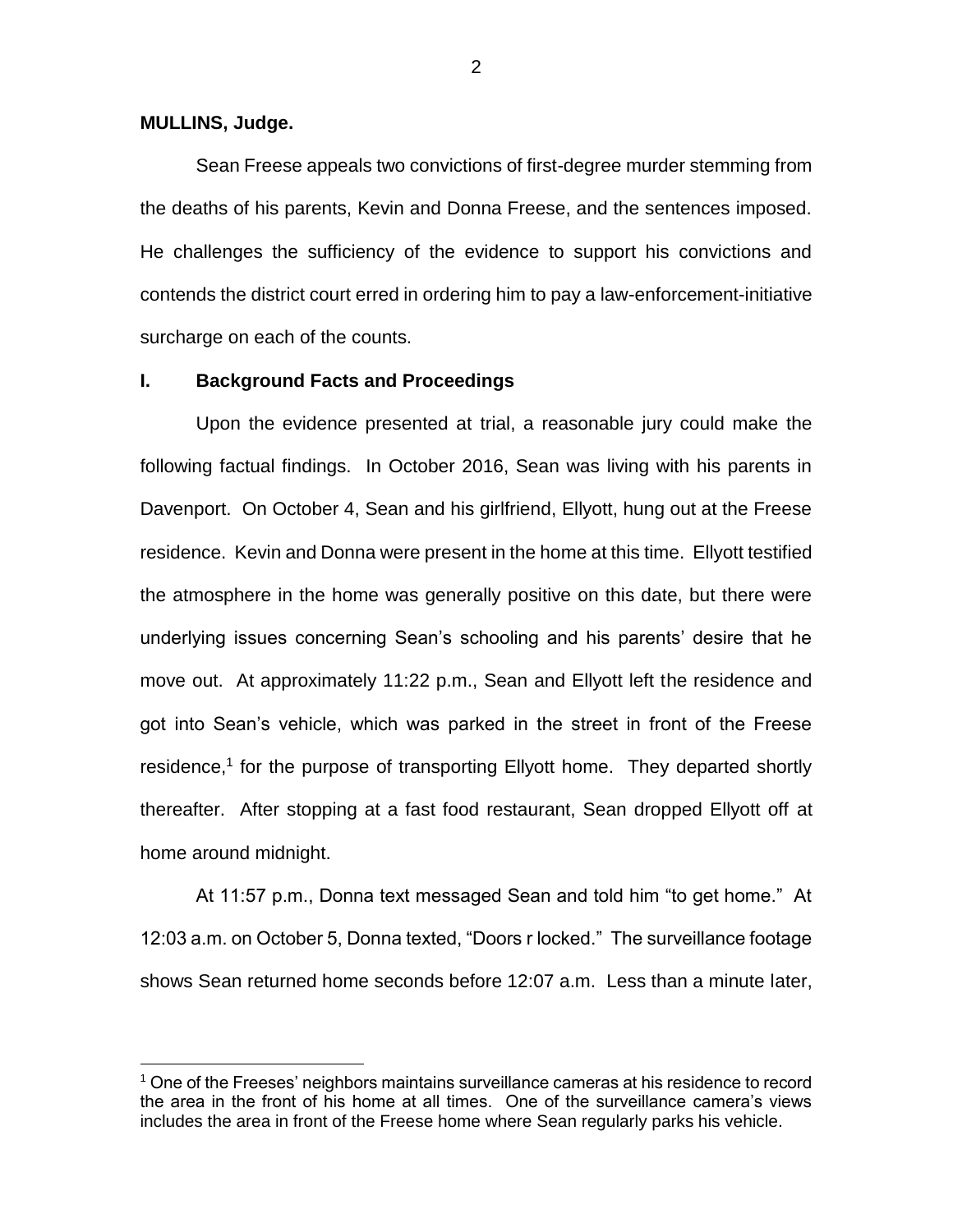Sean texted Donna, "Im here." Donna responded, "You're late." Sean responded, "Yea I know. I have school work to do. Unlock the door plz." Donna responded, "U r getting up in the morning and doing good school work." Over the next several minutes, Donna and Sean argued via text message about Sean's schedule, Donna taking issue with Sean "staying . . . up all night and sleeping 'til noon," and Sean retorting that getting up early makes him upset and "not wanting to do anything." Donna advised Sean, "If u want to live here u r going to keep normal hours. I'm tired of being sleep deprived so u can do what u want when u want" and "U need to learn to do what's asked of u not just what u want to do."

The surveillance camera footage shows that at roughly 3:40 a.m., Sean<sup>2</sup> approached his vehicle from the direction of the home, opened the back hatch of the vehicle, removed a long dark object from the vehicle, and proceeded back to the house with it. Sean's best friend testified at trial that Sean often kept his AR-15-type rifle secured in a case in his vehicle.

At approximately 3:55 a.m., one of the Freeses' neighbors was awoken by what she thought were gunshots coming from the direction of the Freese residence, which is located directly behind her home. At this time, Sean's vehicle was still parked in front of the Freese residence. The neighbor looked out her bedroom window which faces the back of the Freese residence and noticed most of the lights in the Freese home were illuminated. The neighbor monitored the

 $\overline{a}$ 

 $2$  Although the surveillance footage is blurry and does not positively identify Sean, upon the other evidence presented, a reasonable jury could conclude that Sean is the person depicted in the footage at all times.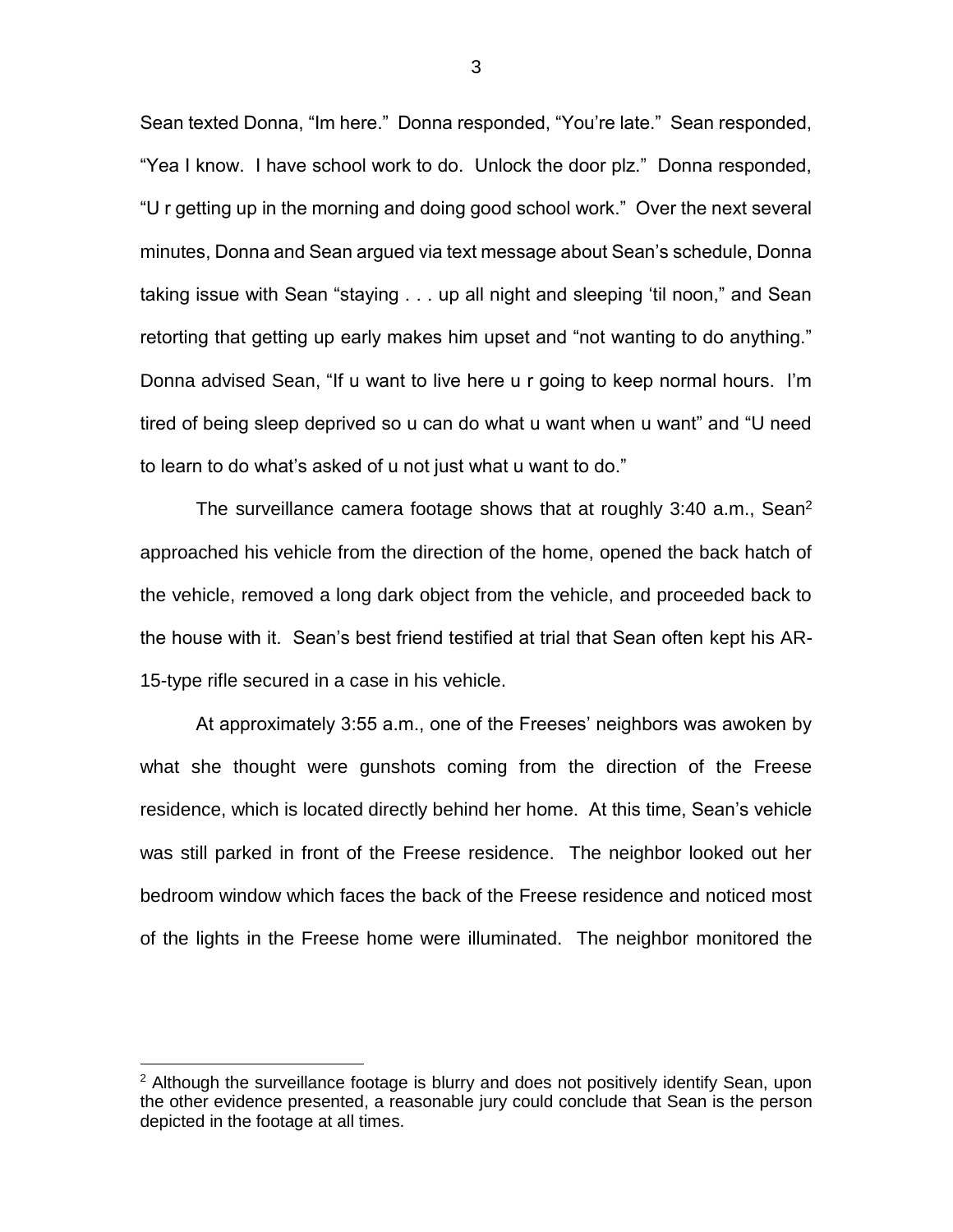Freese residence for several minutes and observed someone calmly moving about the house.

The surveillance footage shows that at roughly 4:07 a.m., Sean returned to his vehicle, placed something in its rear, and then got in the vehicle and drove away. Sean returned to the Freese home about a minute later and parked in the driveway; he departed from the residence in his vehicle again at 4:13 a.m. Sean returned to the home at 4:16 a.m., parked his vehicle in front of the home, exited the vehicle and proceeded in the direction of the Freese residence. At 4:18 a.m., Sean returned to the vehicle and drove away. At 4:26 a.m., Sean, alone and in his vehicle, visited a nearby fast food restaurant's drive through. Sean returned to the Freese residence at 4:41 a.m. At this time, Sean began to approach the home, but then returned to the vehicle, opened the back hatch, removed a long item, and proceeded to the residence with it.

At approximately 4:46 a.m., Sean called 911. He reported he recently left his house to go for a drive and stop by a fast food restaurant, pursuant to which he was gone from his home for about an hour and a half. When he returned home, he found his gun lying on the floor, noticed the back door partially open, and then went upstairs and found both of his parents shot and not breathing. Sean noted he was not concerned that an assailant was in the home.

Officers were promptly dispatched to the residence. Upon arrival at 4:53 a.m., officers discovered Sean sitting on the front steps of the home, crying. Sean advised the first officer on scene that his parents were located in an upstairs bedroom. Officers entered the home, and observed an AR-15-style semiautomatic rifle lying on the floor near the stairs leading to the second level of the home. The

4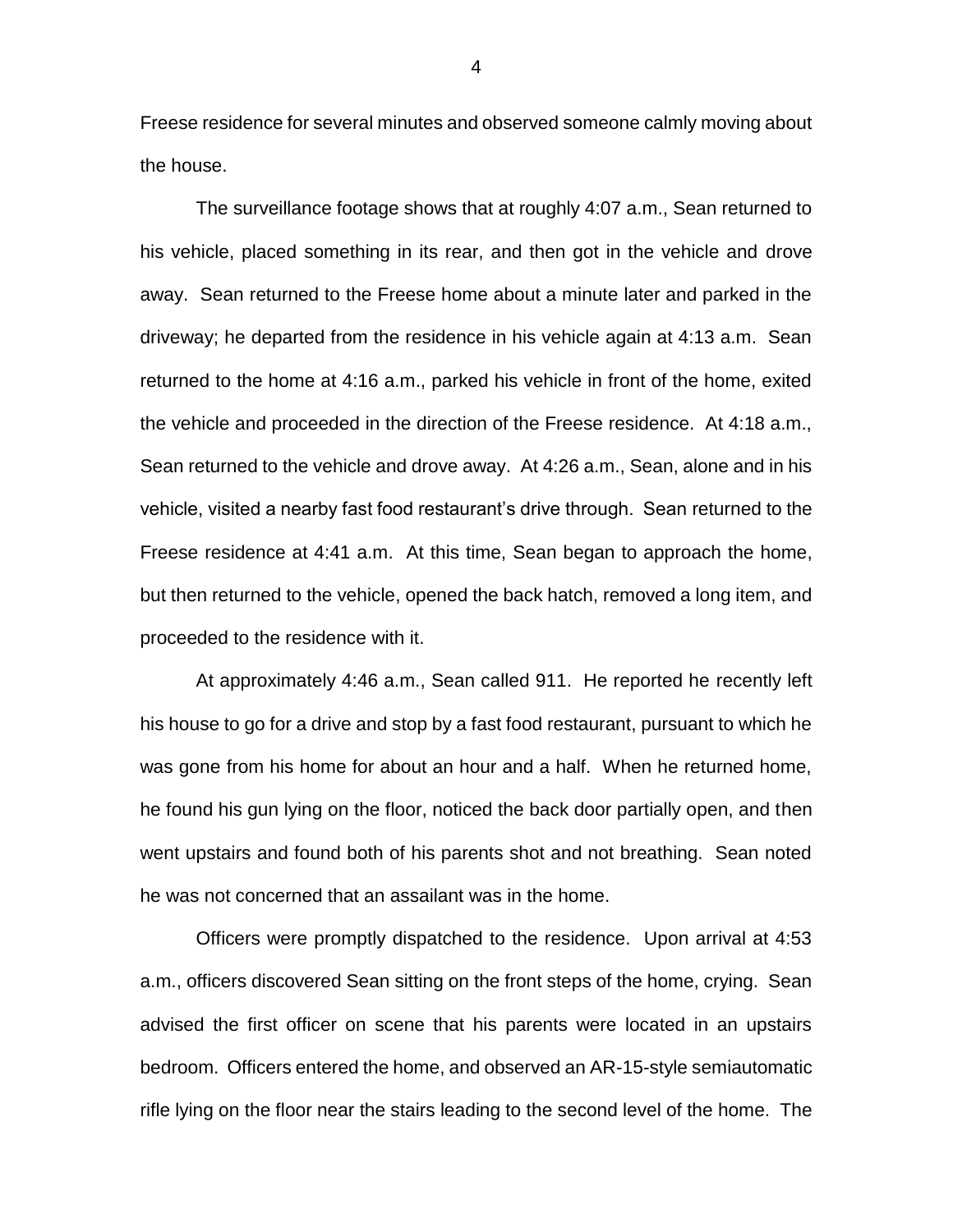firearm belonged to Sean. Located near the rifle was a black rifle case, laying open, which contained an empty rifle magazine. Officers proceeded to the master bedroom and discovered Donna lying on the bed and Kevin lying face down on the floor, both having sustained multiple gunshot wounds. Subsequent autopsies identified Kevin and Donna's cause of death as multiple gunshot wounds and revealed Kevin sustained three or four<sup>3</sup> gunshot wounds and Donna sustained five. The bedroom was riddled with shell casings. Sean was transported to the local police station for questioning and was interviewed by a detective later that morning. At the conclusion of the interview, the detective advised Sean to consider himself under arrest.

At 7:19 p.m., Sean called a close friend from jail. During this call, Sean advised, "We got in a huge argument and I snapped, that was it." Sean explained the argument was "about them and their rules and everything they're putting me through," noting "they were treating [him] poorly last night," and he "just couldn't take it." Sean also explained to his friend that he was originally going to take his own life, but then decided to go get his gun, shoot his parents, and then shoot himself, but only "half of that worked out." Sean called his friend again on October 6 at 8:42 a.m. During this call, Sean repeated that he "just snapped."

The State charged Sean with two counts of first-degree murder. The matter proceeded to a jury trial. At the close of the State's case-in-chief, Sean moved for judgment of acquittal as to both counts, arguing the evidence was insufficient to show he acted with malice aforethought, deliberately, premeditatedly, or with the

 $\overline{a}$ 

 $3$  The medical examiner testified two of the gunshot wounds may have been caused by a single projectile.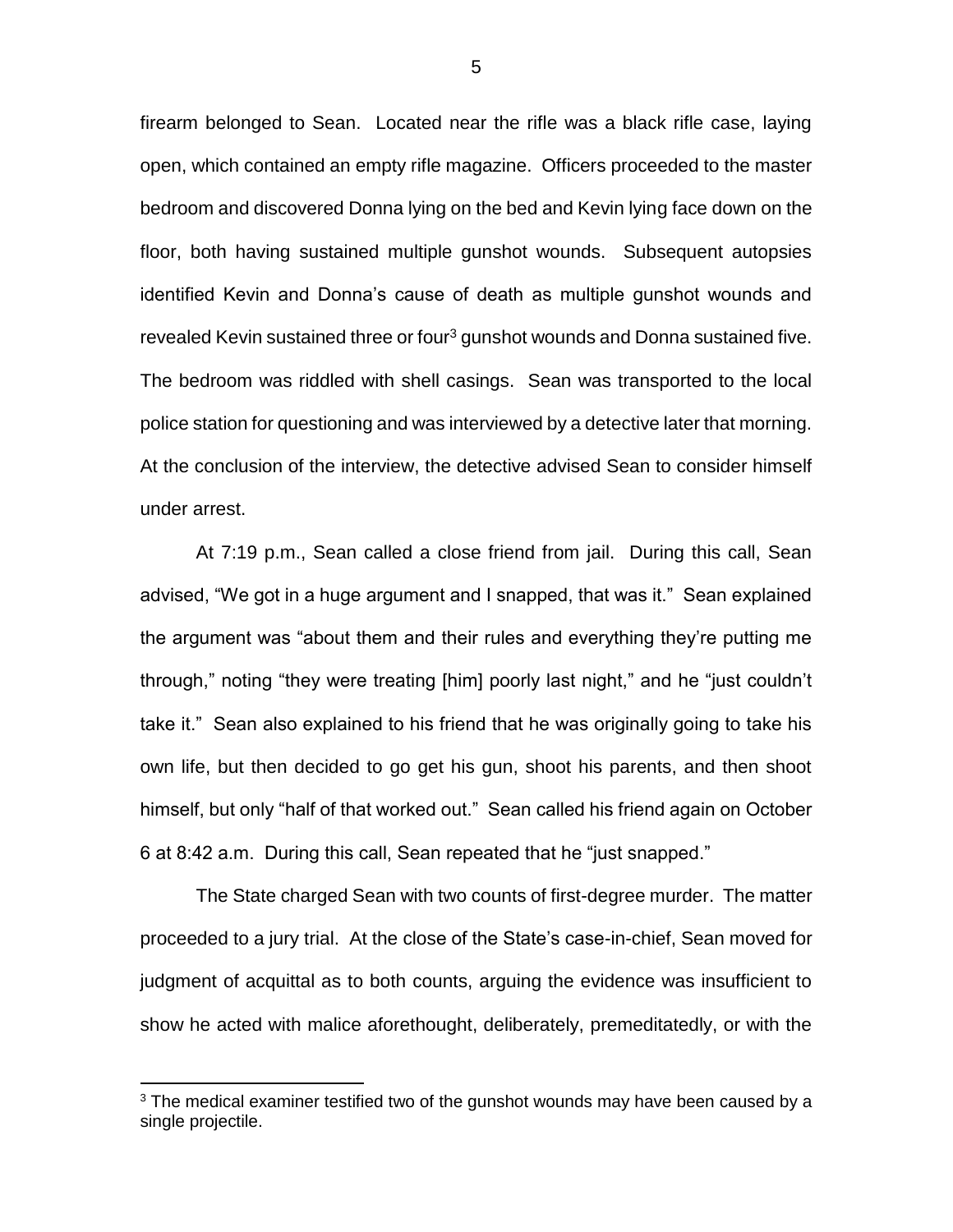specific intent to kill. The court denied the motion. The jury found Sean guilty as charged. Sean appealed following the imposition of sentence.

## **II. Standard of Review**

Sean challenges the sufficiency of the evidence to support his convictions and contends the district court erred in ordering him to pay a law-enforcementinitiative surcharge on each of the counts. Challenges to the sufficiency of the evidence are reviewed for corrections of errors at law. *State v. Kelso-Christy*, 911 N.W.2d 663, 666 (Iowa 2018).The court views "the evidence 'in the light most favorable to the State, including all reasonable inferences that may be fairly drawn from the evidence.'" *State v. Ortiz*, 905 N.W.2d 174, 180 (Iowa 2017) (quoting *State v. Huser*, 894 N.W.2d 472, 490 (Iowa 2017)). All evidence is considered, not just that of an inculpatory nature. *See Huser*, 894 N.W.2d at 490. "[W]e will uphold a verdict if substantial evidence supports it." *State v. Wickes*, 910 N.W.2d 554, 563 (Iowa 2018) (quoting *State v. Ramirez*, 895 N.W.2d 884, 890 (Iowa 2017)). "Evidence is substantial if, 'when viewed in the light most favorable to the State, it can convince a rational jury that the defendant is guilty beyond a reasonable doubt.'" *Id.* (quoting *Ramirez*, 895 N.W.2d at 890). We likewise review nonconstitutional challenges to a sentence as illegal for correction of errors at law. *Noll v. Iowa Dist. Ct.*, \_\_\_ N.W.2d \_\_\_, \_\_\_, 2018 WL 5090781, at \*2 (Iowa 2018).

**III. Analysis**

## A. Sufficiency of the Evidence

The State bears the burden of proving every element of the charged crimes. *State v. Armstrong*, 787 N.W.2d 472, 475 (Iowa Ct. App. 2010). Sean does not challenge any of the jury instructions employed in his trial. As such, the jury

6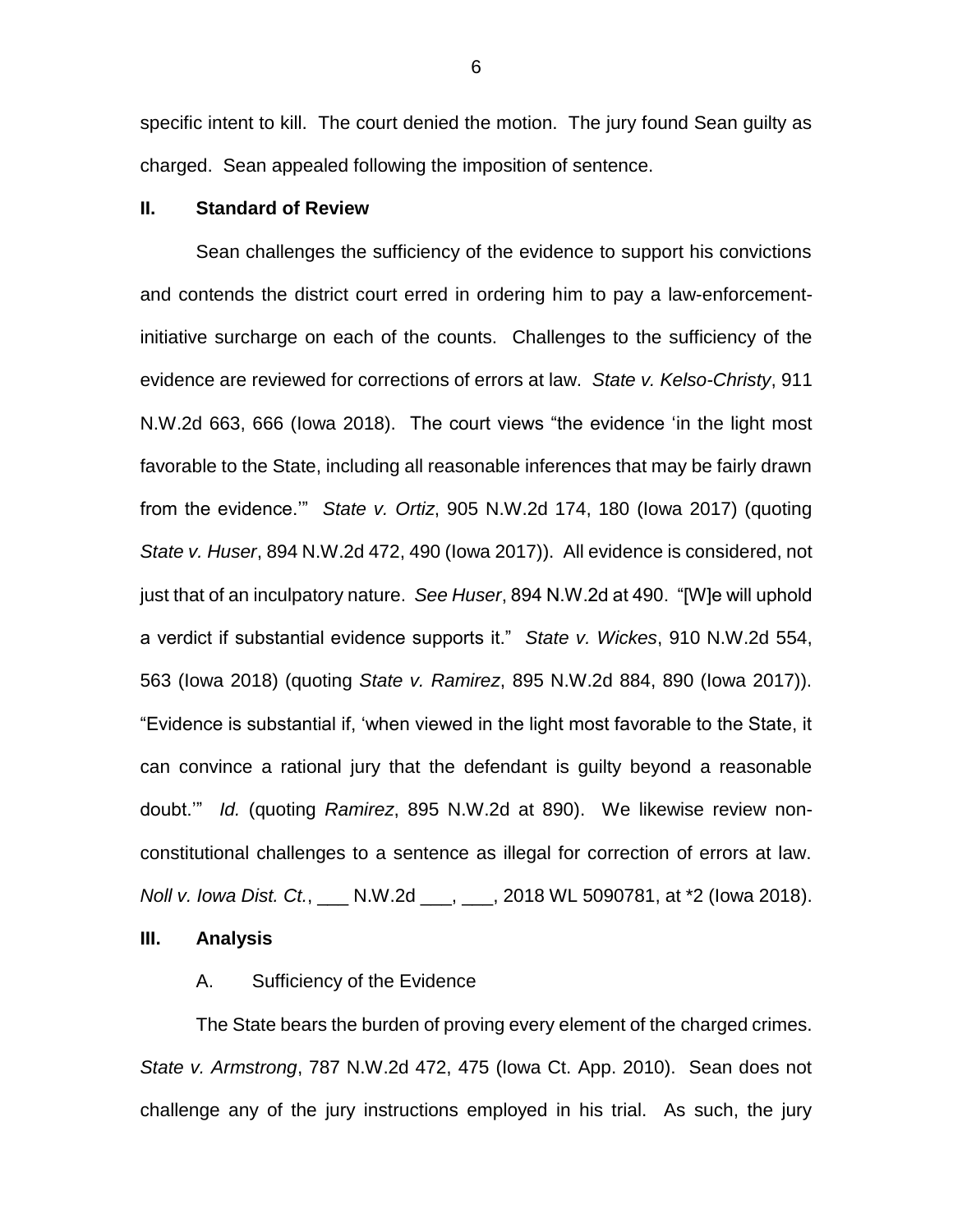instructions are the law of the case for purposes of reviewing the sufficiency of the

evidence. *See State v. Banes*, 910 N.W.2d 634, 639 (Iowa Ct. App. 2018).

The jury was instructed the State was required to prove the following elements of murder in the first degree as to the deaths of both Donna and Kevin:

1. On or about October 5, 2016, the defendant shot [the victim].

2. [The victim] died as a result of being shot.

3. The Defendant acted with malice aforethought.

4. The Defendant acted willfully, deliberately, premeditatedly and with a specific intent to kill [the victim].

Sean does not challenge the sufficiency of the evidence as to whether he shot his

parents or his parents died as a result. He only challenges the sufficiency of the

evidence on the third and fourth elements of the crimes.

On the element of malice aforethought, the jury was instructed as follows:

"Malice" is a state of mind which leads one to intentionally do a wrongful act to the injury of another out of actual hatred, or with an evil or unlawful purpose.

Malice may be established by evidence of actual hatred, or by proof of a deliberate or fixed intent to do injury.

Malice may be found from the acts and conduct of the defendant, and the means used in doing the wrongful and injurious act.

Malice requires only such deliberation that would make a person appreciate and understand the nature of the act and its consequences, as distinguished from an act done in the heat of passion.

"Malice aforethought" is a fixed purpose or design to do some physical harm to another which exists before the act is committed. It does not have to exist for any particular length of time.

As to the fourth element, the jury was instructed:

"Willful" means intentional or fixed by design or purpose and not accidental.

"To deliberate" is to weigh in one's mind, to consider, to contemplate, or to reflect.

"Premediate" is to think or ponder upon a matter before acting.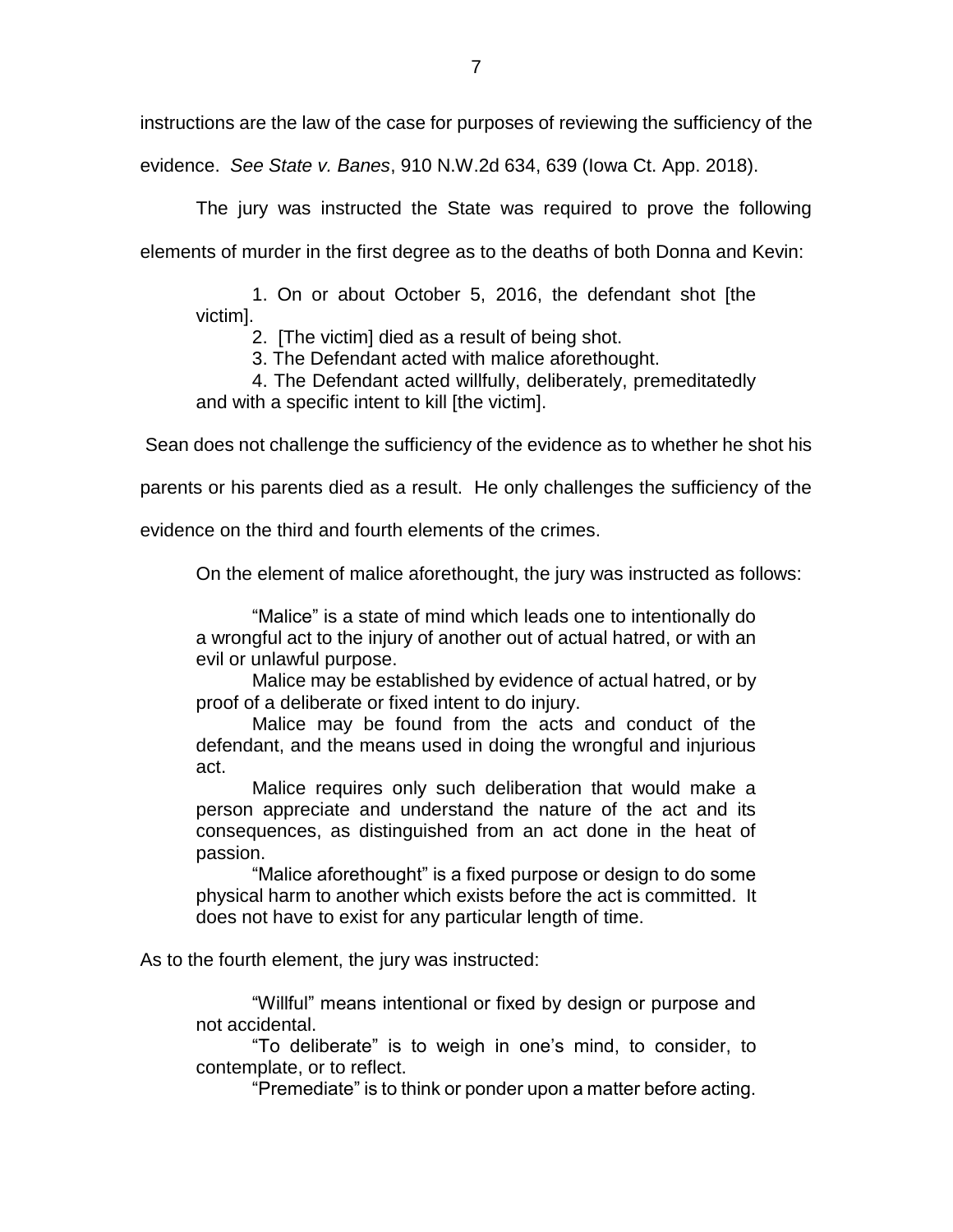Deliberation and premeditation need not exist for any particular length of time before the act.

The jury was additionally instructed the following:

. . . .

. . . .

If a person has the opportunity to deliberate and uses a dangerous weapon against another resulting in death, you may, but are not required to, infer that the weapon was used with malice, premeditation and specific intent to kill.

Malice aforethought may be inferred from the Defendant's use of a dangerous weapon.

You are instructed that a firearm is, by law, a dangerous weapon.

Sean argues the evidence on the third and fourth elements was lacking because the atmosphere in the Freese home was calm around the time of the commission of the crimes and the fact that he "just snapped" defeats any finding that he acted with malice aforethought, deliberately, premeditatedly, or with the specific intent to kill.

The evidence shows that between around midnight and 3:40 a.m. on October 5, 2016, Sean and his parents got into a "huge argument." As a result of this argument, Sean "snapped, that was it," he "just couldn't take it." Sean then contemplated. He thought about taking his own life, but then he decided to go get his gun and shoot his parents. Sean exited the home to retrieve his gun from his car at 3:40 a.m. and then returned to the home. Sean shot his parents in their bedroom fifteen minutes later.

Applying the jury instructions as the law of the case and viewing the evidence in the light most favorable to the State, we find the evidence was sufficient to show Sean acted with malice aforethought, willfully, deliberately, premeditatedly, and with the specific intent to kill. The jury was allowed to infer